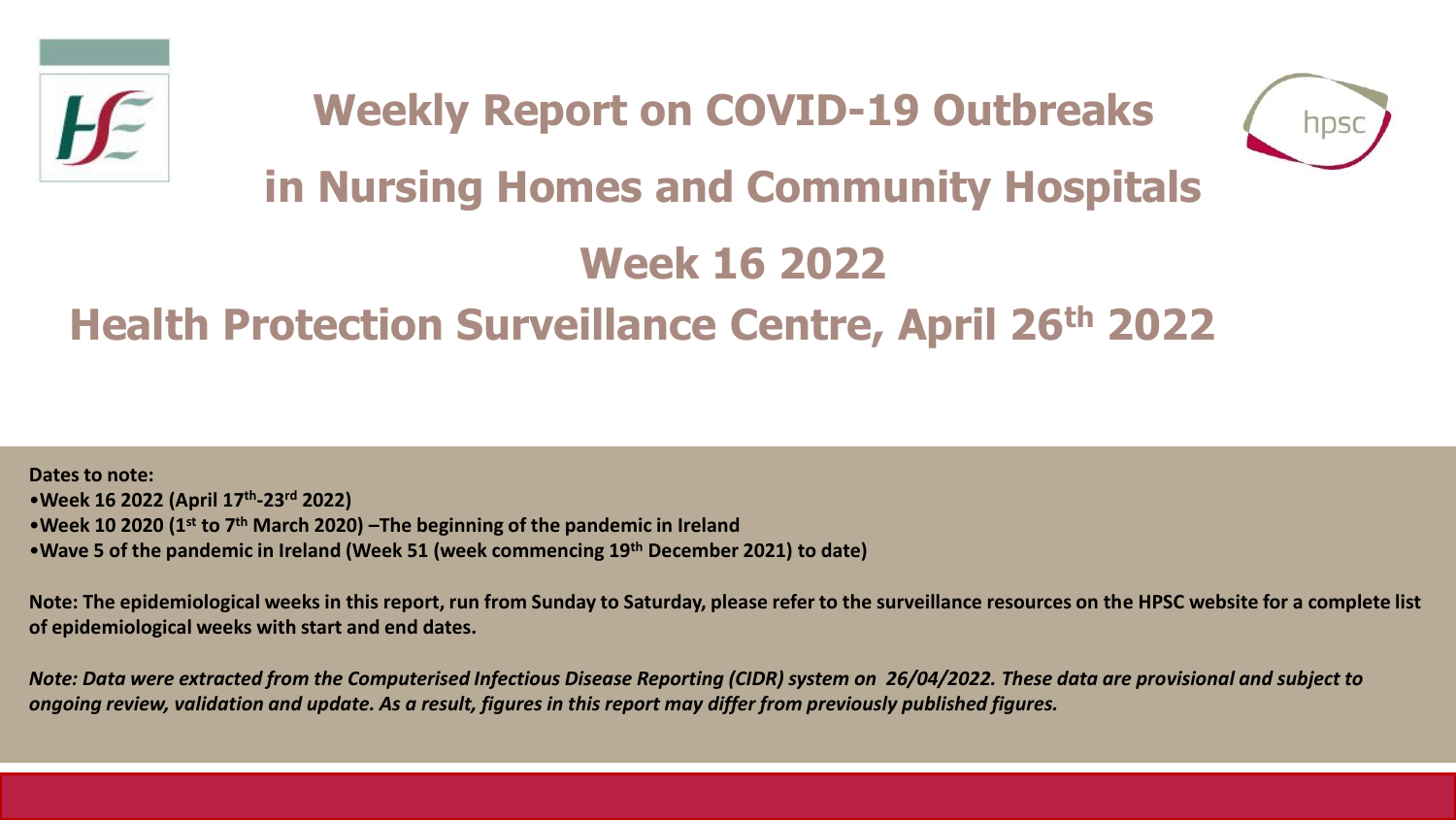

#### **Notes**

The following report provides information on COVID-19 outbreaks/clusters notified on CIDR to midnight April 23<sup>rd</sup> 2022 (week 16) and extracted from CIDR at 9am on April 26<sup>th</sup> 2022.

Data are provisional and subject to ongoing review, validation and updating. For this reason, data reported may not match data previously reported or outbreaks data reported in the future for the same time period. Furthermore, the number of linked cases is based on the number of linked cases at the time of extraction from CIDR and an outbreak may increase in size since the time of extraction due to more cases occurring or more information becoming available on CIDR.

**Sincere thanks are extended to all those who are participating in the collection of data and reporting of data used in this report, particularly under the current challenging circumstances.** This includes the HSE COVID-19 Contact Management Programme (CMP), staff in ICU units, notifying clinicians, laboratory staff, Public Health doctors, Nurses, Surveillance Scientists, Microbiologists and Administrative staff.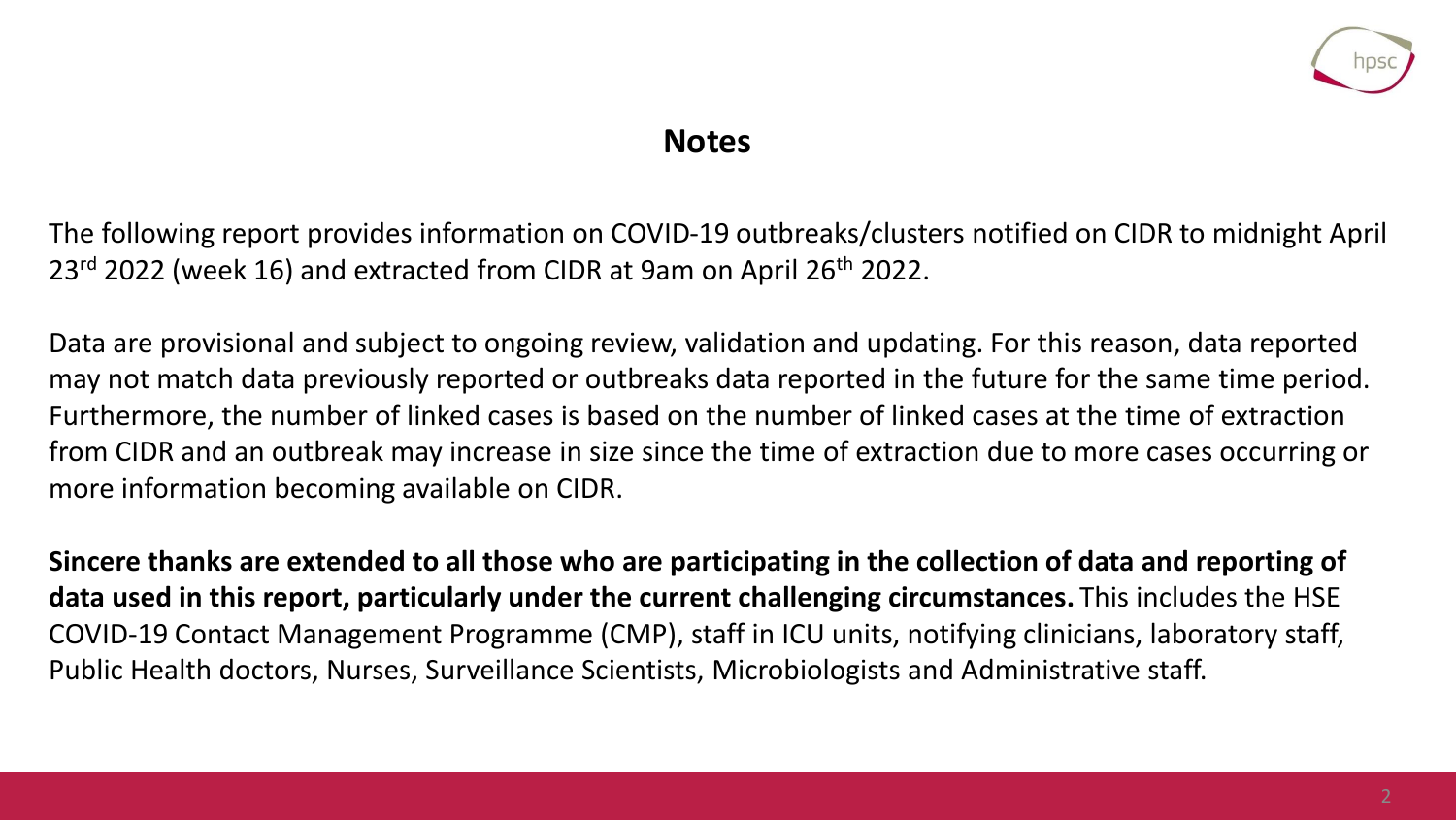

|                                       | <b>Outbreak</b>               |                               | <b>Linked confirmed cases</b> |                               |                                            |                                           |                           |  |
|---------------------------------------|-------------------------------|-------------------------------|-------------------------------|-------------------------------|--------------------------------------------|-------------------------------------------|---------------------------|--|
| <b>Wave</b>                           | <b>Number of</b><br>outbreaks | <b>Number of</b><br>$cases^*$ | <b>Number</b>                 | <b>Number</b><br>hospitalised | <b>Number</b><br>admitted to<br><b>ICU</b> | <b>Number</b><br>hospitalised<br>and died | <b>Number</b><br>who died |  |
| <b>Wave 1 (weeks 10-31 2020)</b>      | 301                           | 6658                          | 6251                          | 476                           | 16                                         | 195                                       | 886                       |  |
| <b>Wave 2 (weeks 32-47 2020)</b>      | 80                            | 1571                          | 1555                          | 90                            | < 5                                        | 25                                        | 134                       |  |
| Wave 3 (week 48 2020 - week 25 2021)  | 267                           | 8375                          | 8328                          | 577                           | 12                                         | 200                                       | 1028                      |  |
| <b>Wave 4 (weeks 26-50 2021)</b>      | 202                           | 2822                          | 2712                          | 190                           | $<$ 5                                      | 50                                        | 206                       |  |
| Wave 5 (weeks 51 2021 - week 16 2022) | 719                           | 14104                         | 9634                          | 419                           | $\overline{7}$                             | 45                                        | 198                       |  |
| <b>Total</b>                          | 1569                          | 33530                         | 28480                         | 1752                          | 39                                         | 515                                       | 2452                      |  |

\*the larger between the aggregate number of confirmed cases reported or the number of confirmed linked cases. In wave5, includes cases confirmed by PCR or Antigen testing

- Overall, there have been 1,569 COVID-19 outbreaks in Nursing homes and Community Hospitals
- 1,752 of 28,480 laboratory confirmed outbreak cases have been hospitalised (6.2%)
- 2,452 deaths have been reported among confirmed outbreak cases in these settings (8.6%)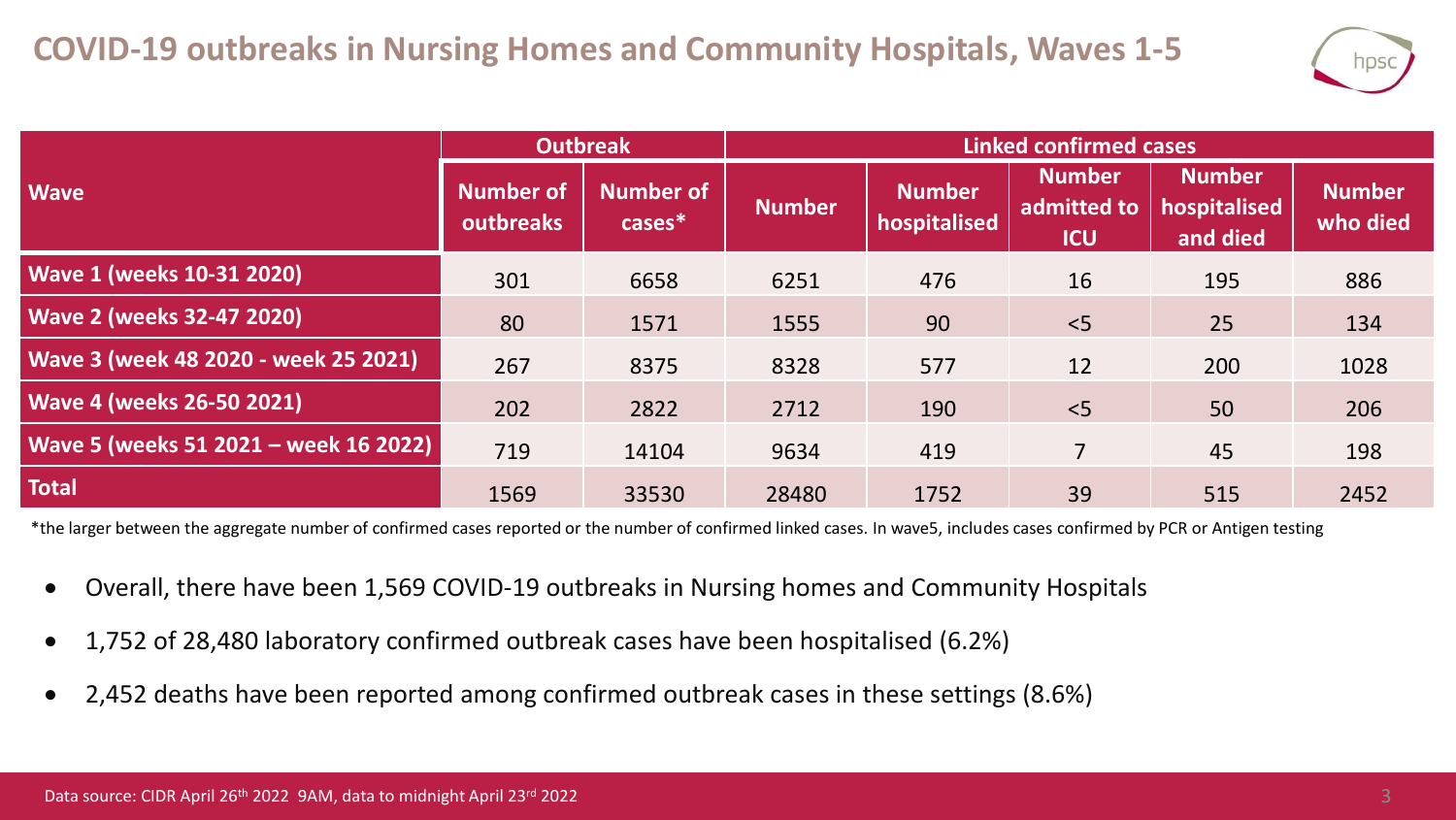# **Weekly number of COVID-19 outbreaks in Nursing Homes and Community Hospitals, Waves 1-5**



Large peaks occurred in the number of outbreaks in wave 1 (72 outbreaks in a single week) and wave 3 (57 outbreaks in a single week). In week 16 2022, 19 outbreaks were reported in these settings [Note: the number of outbreaks notified In week 15 &16 may be an underestimate as there may be a delay in notifying outbreaks due to the public holidays]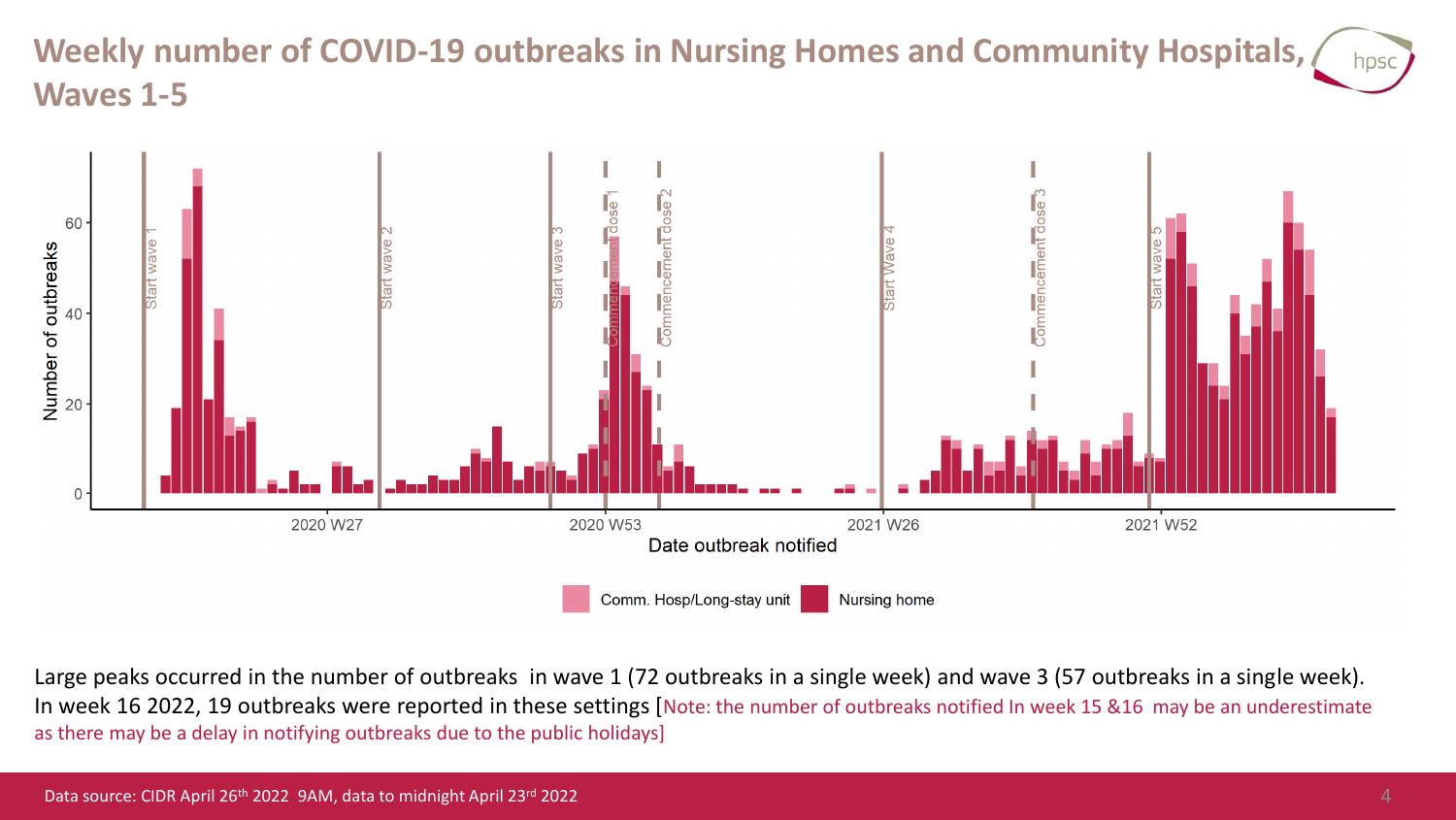# **Burden of disease associated with COVID-19 outbreaks in Nursing Homes and Community Hospitals, Wave 5 (weeks 51 2021 to week 16 2022)**



|                           | <b>Outbreak</b>        |                               | <b>Linked confirmed cases</b> |                               |                                            |                                           |                           |  |
|---------------------------|------------------------|-------------------------------|-------------------------------|-------------------------------|--------------------------------------------|-------------------------------------------|---------------------------|--|
| <b>Outbreaks Location</b> | Number of<br>outbreaks | <b>Number of</b><br>$cases^*$ | <b>Number</b>                 | <b>Number</b><br>hospitalised | <b>Number</b><br>admitted to<br><b>ICU</b> | <b>Number</b><br>hospitalised<br>and died | <b>Number who</b><br>died |  |
| Comm. Hosp/Long-stay unit | 82                     | 1129                          | 823                           | 97                            | < 5                                        | < 5                                       | 9                         |  |
| <b>Nursing home</b>       | 637                    | 12975                         | 8811                          | 322                           | 5                                          | 41                                        | 189                       |  |
| <b>Total</b>              | 719                    | 14104                         | 9634                          | 419                           |                                            | 45                                        | 198                       |  |

\*the larger between the aggregate number of confirmed cases reported or the number of confirmed linked cases. In wave5, includes cases confirmed by PCR or Antigen testing

#### **Wave 5:**

- 719 outbreaks in wave 5
- 14,104 cases were reported associated with these outbreaks, of which there was disaggregate data available on 9,634 cases (68%)
- 419 of the 9,634 outbreak-linked cases (4.3%) were hospitalised (age range 18-100 years, median 83 years).
- 198 of the 9,634 outbreak-linked cases (2.1%) died (age range 52-101 years, median 87 years). Six additional deaths were reported among probable cases linked to wave 5 outbreaks.

#### **Week 16 2022**

• Nineteen new outbreaks -199 associated cases (range 2-23 cases per outbreak)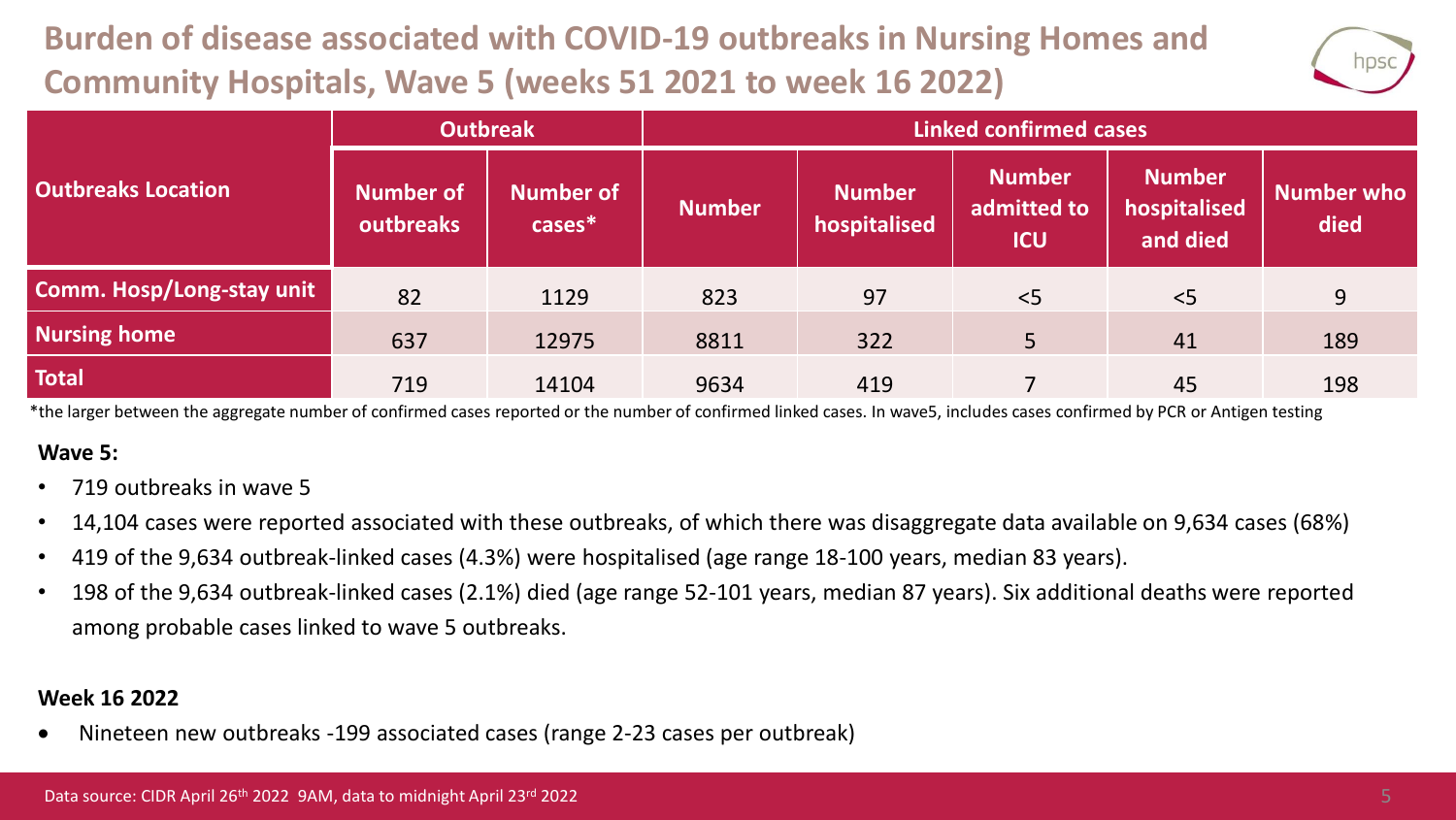**Weekly number of COVID-19 outbreaks in Nursing Homes and Community Hospitals, Waves 5 (week 51 2021 – week 16 2022)**



#### **Waves 5:**

- 719 nursing home and community hospital/long stay unit COVID-19 outbreaks notified
- The number of outbreaks in these settings increased to 62 outbreaks in week 2 2022, decreased to 24 outbreaks in week 6 2022, increased to 67 again in week 12 2022, and was 19 in week 16 2022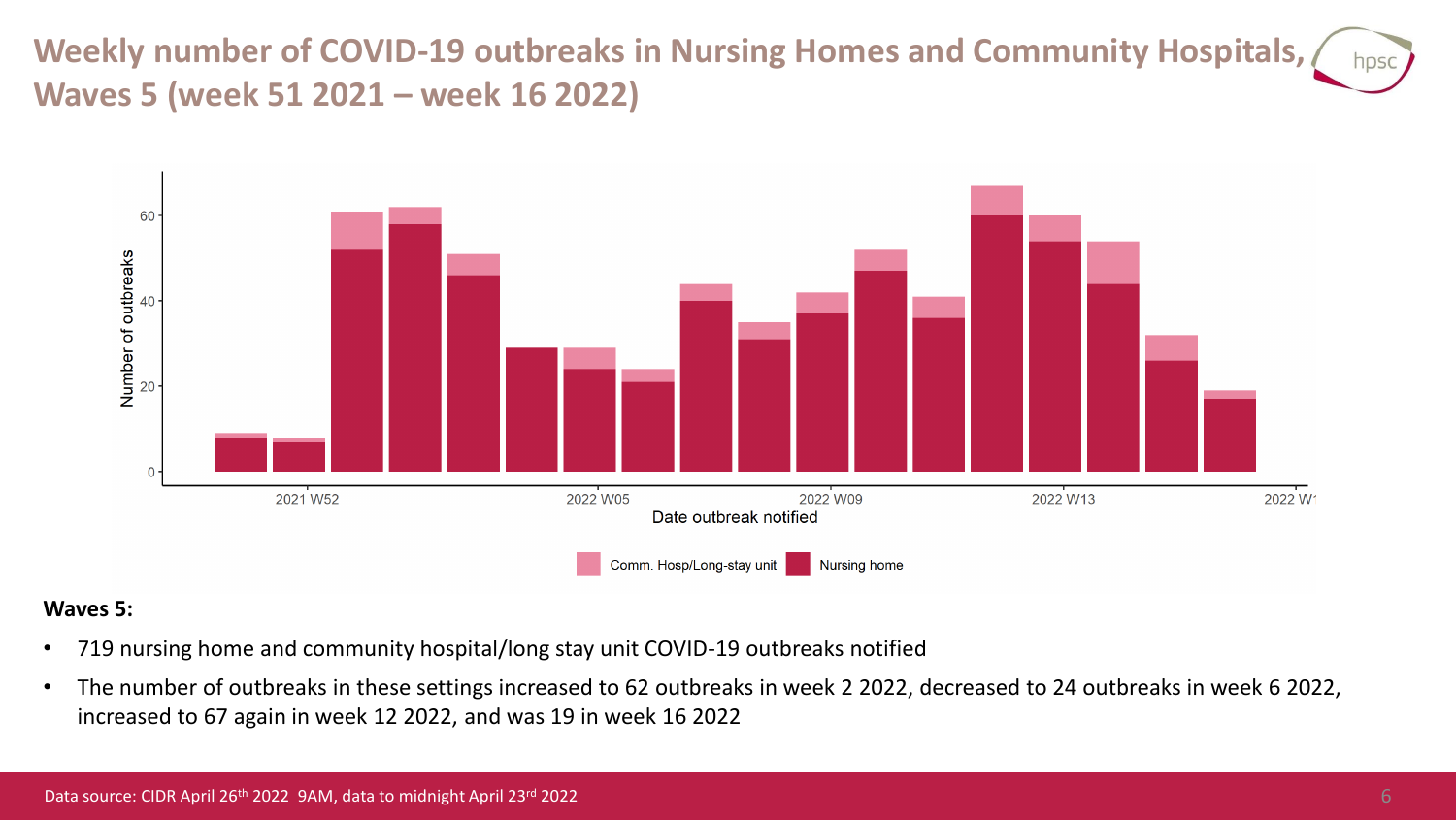**Regional distribution of outbreaks in Nursing Home and Community Hospitals, Waves 5 (week 51 2021 – week 16 2022)**





#### **Wave 5:**

- The highest number of outbreaks was reported in CHO4 (104 outbreaks) followed by CHO2 (93 outbreaks)
- Eight CHOs were represented in the 33 outbreaks notified in week 16 2022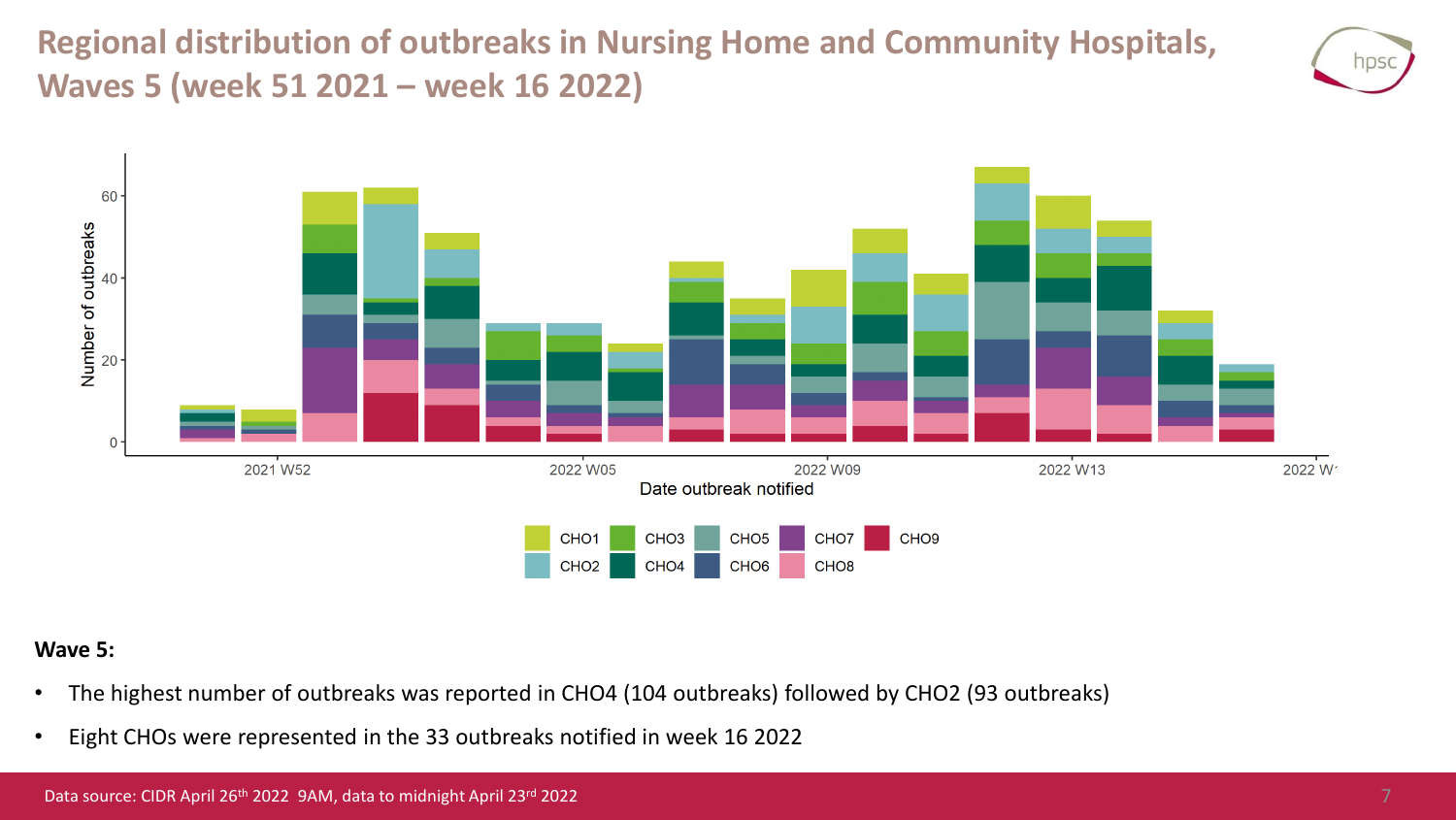## **New and active outbreaks by week in Nursing Home and Community Hospitals, Wave 5 (week 51 2021 to week 16 2022)**





#### **Wave 4 and 5:**

The number of active outbreaks (those with a case notified that week) peaked at 180 in week 4 2022. Fewer outbreaks had cases reported in weeks 5-16 2022 although the number of known active outbreaks in the most recent weeks may increase as more data become available

Note: linked case information is only available for 9,634/14,104 (68%) cases in wave 5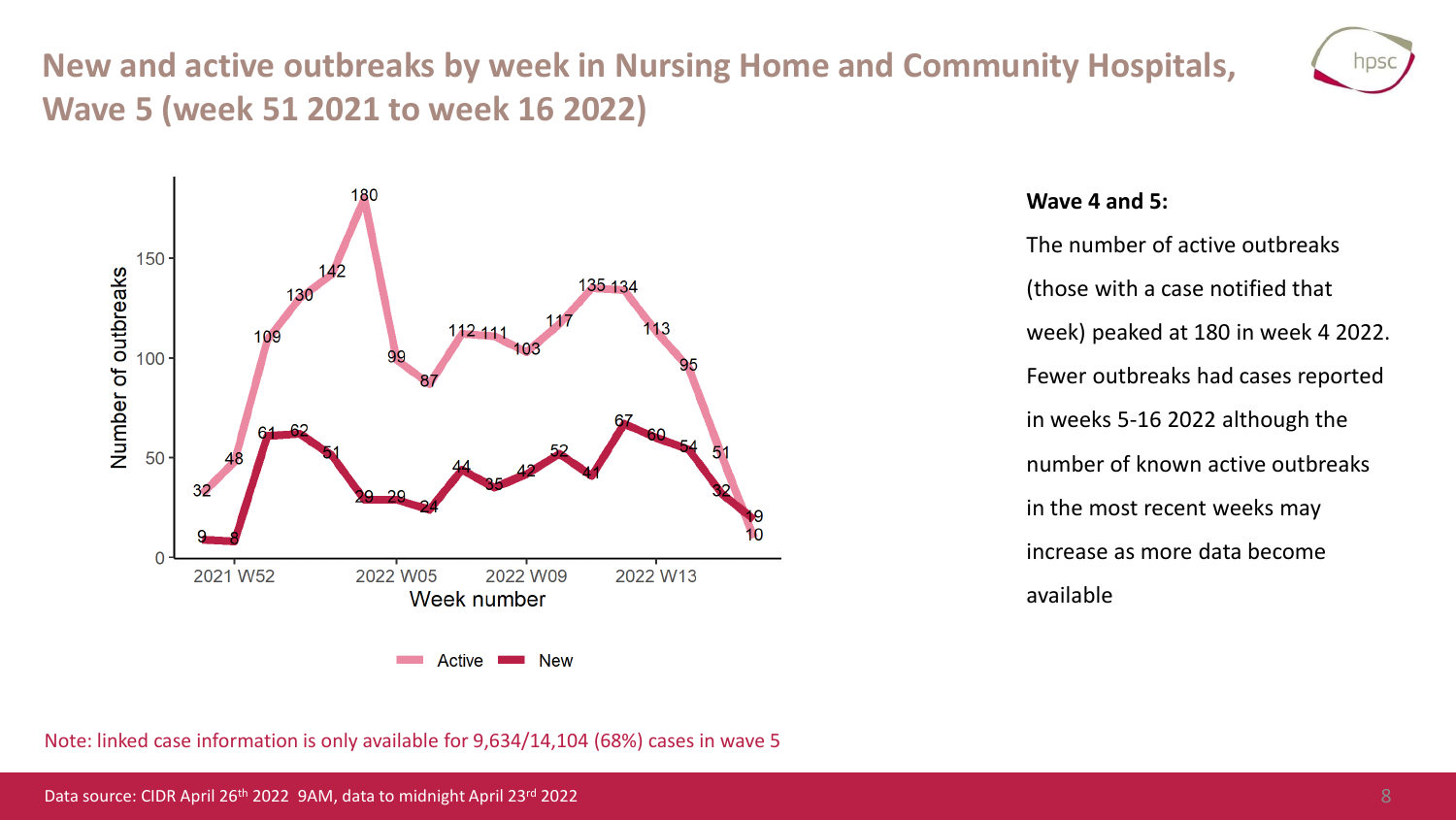# **Cases associated with COVID-19 outbreaks in Nursing Homes and Community Hospitals, Waves 1 to 5**





For outbreaks reported in week 16 2022, the number of outbreak associated cases was 199. The peak in weekly case numbers in wave 5

was in outbreaks reported in week 2 2022 with 1693 cases. This was more than 6 times the peak weekly number of cases in wave 4

(n=265), and 81% of the peak weekly number of cases in wave 3 (n=2092)

Note: Numbers of associated cases are based on the larger between the aggregate number of confirmed cases reported and the number of confirmed linked cases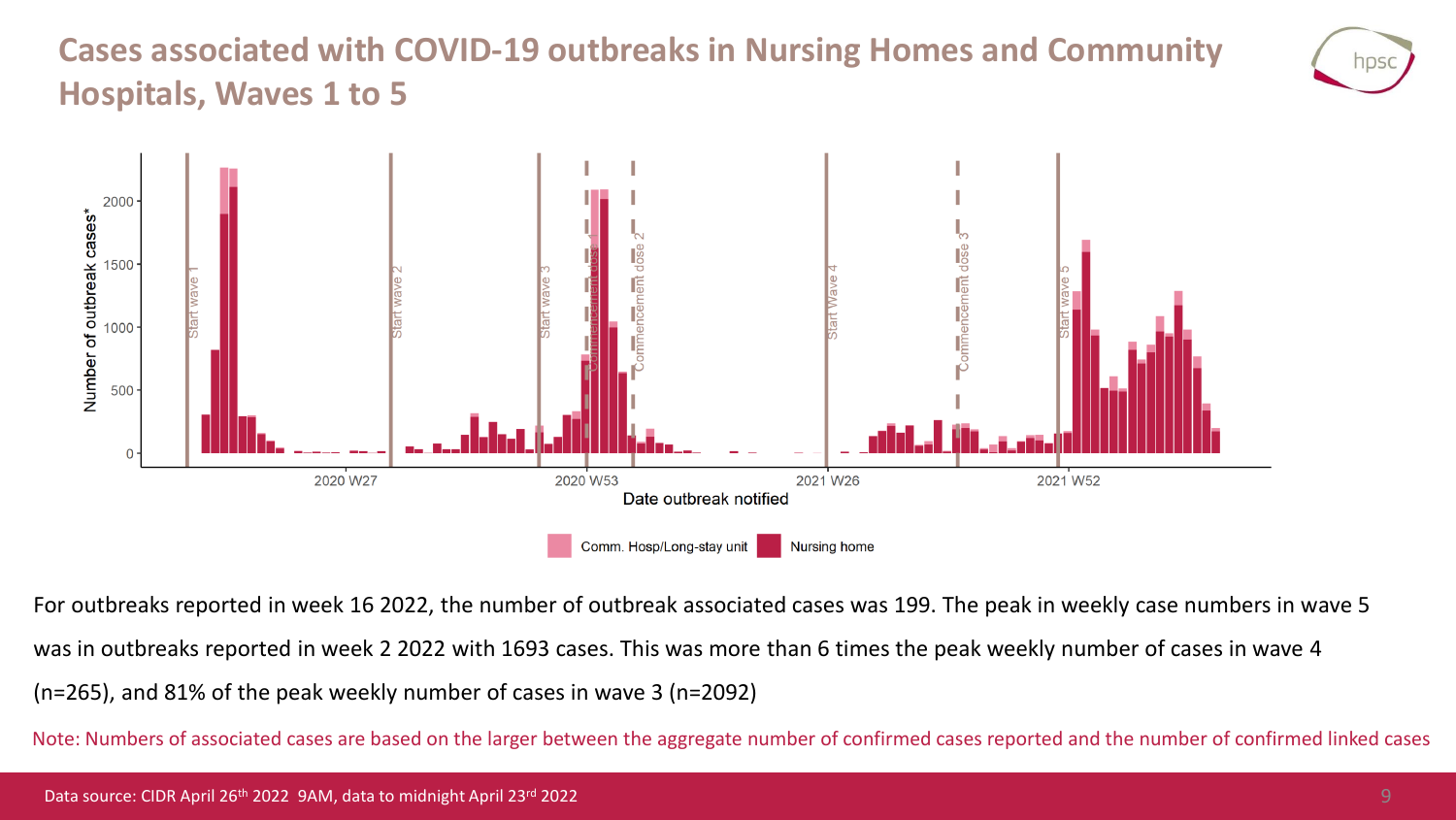**Cases associated with COVID-19 outbreaks in Nursing Homes and Community Hospitals by healthcare worker status, Waves 1 to 5**





In week 16, 42 outbreak associated cases (21%) were among staff and 139 (70%) among residents; the HCW status of 18 cases (9%) were

#### not reported

Note: Numbers of associated cases are based on the larger between the aggregate number of confirmed cases reported and the number of confirmed linked cases. Staff and clients case numbers were derived from aggregate data provided on the number of staff and clients cases.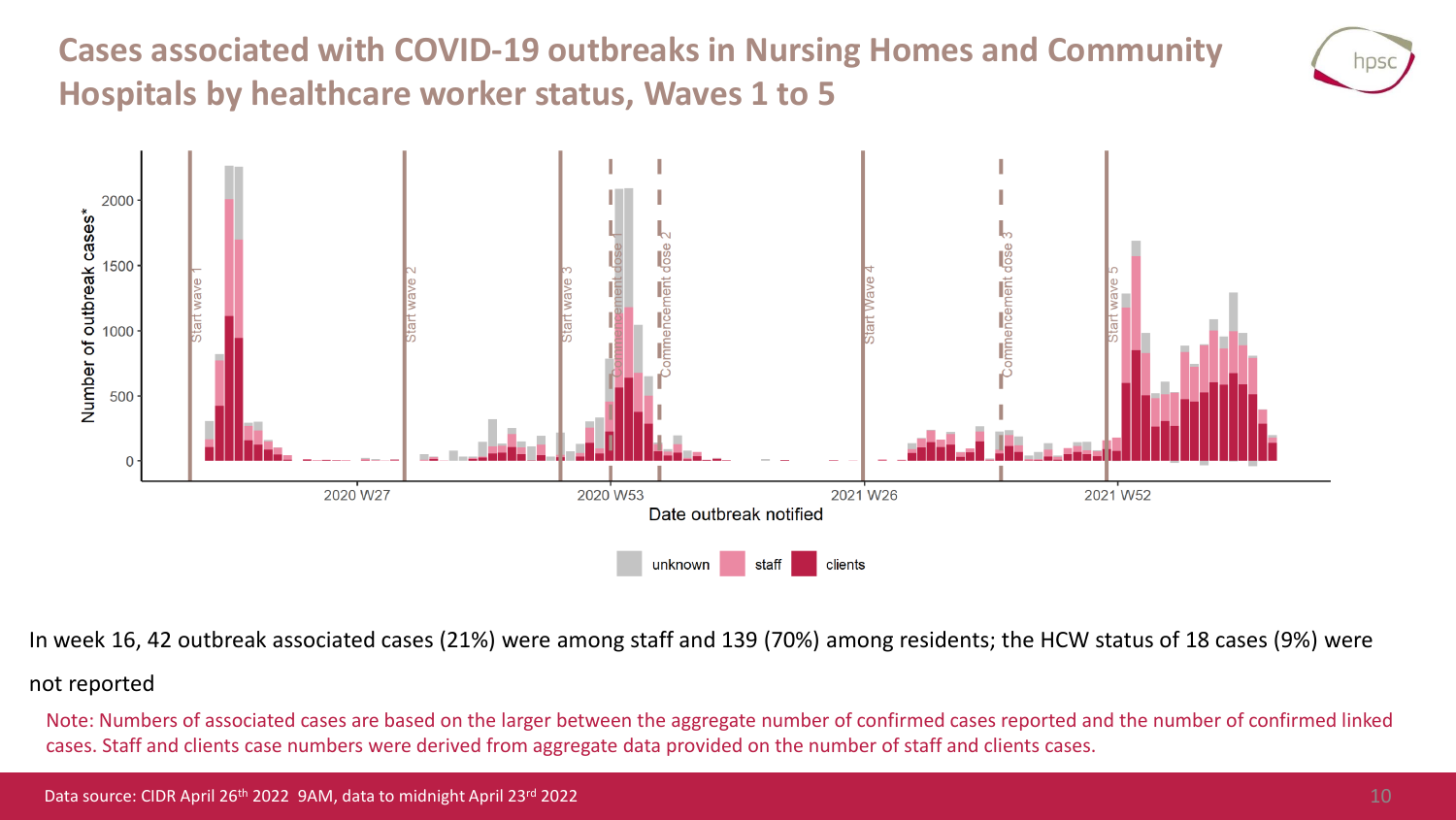**Deaths among confirmed cases linked to COVID-19 outbreaks in Nursing Homes and Community Hospitals by week of death, waves 1 -5**





- In wave 5, the highest number of weekly deaths (by date of death) was 21 in week 4 2022
- Note: only 68% of outbreak-associated cases in wave 5 have been electronically linked to outbreaks, and were thus available for inclusion in this figure
- Also, the data on linked deaths for recent outbreaks is likely an underestimate, as deaths may still accrue among known cases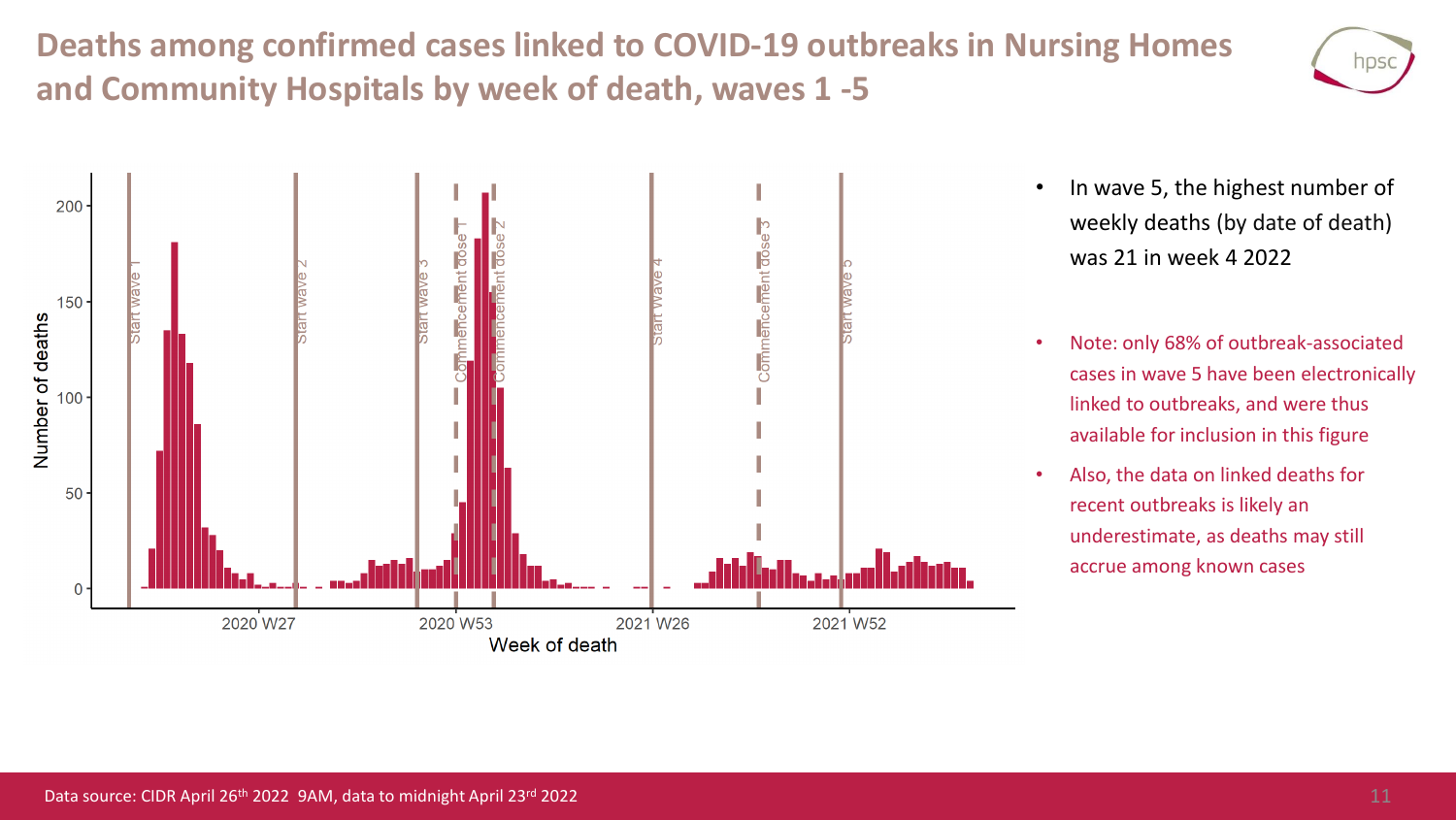**Outcomes among confirmed cases linked to COVID-19 outbreaks in Nursing Homes and Community Hospitals by age group, Wave 5 (week 51 2021 to week 16 2022)**



| Age group    | <b>Number</b> | <b>Number</b><br>hospitalised | %<br>hospitalised | <b>Number</b><br>admitted to<br><b>ICU</b> | % ICU | <b>Number</b><br>who died | % died |
|--------------|---------------|-------------------------------|-------------------|--------------------------------------------|-------|---------------------------|--------|
| $<$ 45 yrs   | 2274          | 27                            | 1.2%              | < 5                                        | 0.0%  | < 5                       | 0.0%   |
| 45-64 yrs    | 1566          | 34                            | 2.2%              | < 5                                        | 0.1%  | < 5                       | 0.3%   |
| 65-74 yrs    | 733           | 40                            | 5.5%              | < 5                                        | 0.1%  | 12                        | 1.6%   |
| 75-84 yrs    | 2033          | 142                           | 7.0%              | < 5                                        | 0.1%  | 58                        | 2.9%   |
| $85+yrs$     | 3028          | 176                           | 5.8%              | < 5                                        | 0.1%  | 124                       | 4.1%   |
| <b>Total</b> | 9634          | 419                           | 4.3%              |                                            | 0.1%  | 198                       | 2.1%   |

Note: disease severity information is only available 9,634/14,104 (68%) cases in wave 5, and deaths may still accrue among known cases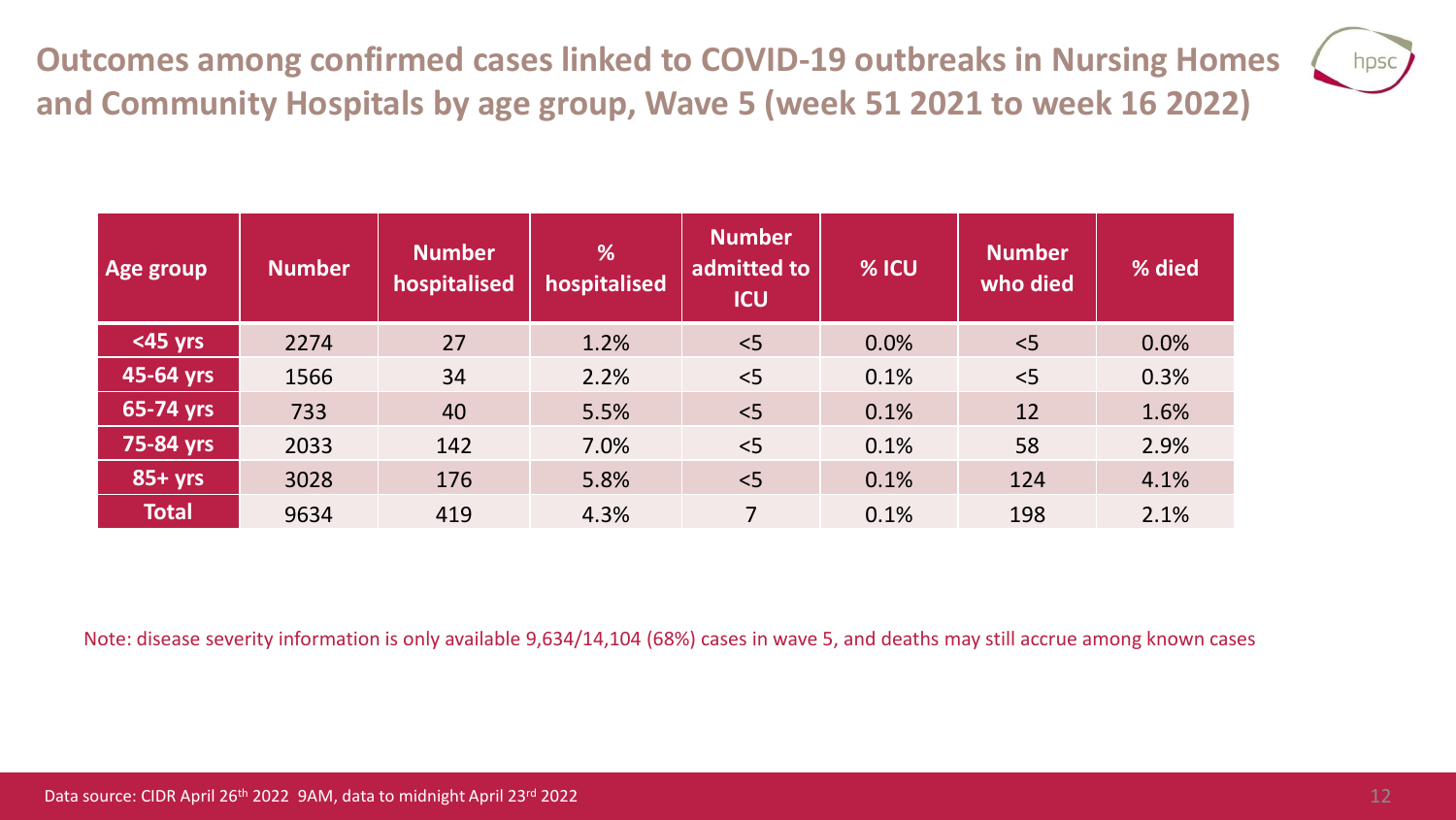# **Comparison of disease severity among confirmed cases linked to outbreaks in Nursing Homes and Community Hospitals by wave and age group**

| u.<br>Π<br>×, |
|---------------|
|               |

| Age<br>group    | <b>Wave</b> | <b>Number</b> | <b>Number</b><br>hospitalised | %<br>hospitalised | <b>Number</b><br>admitted to ICU | % ICU | <b>Number who</b><br>died | % died |
|-----------------|-------------|---------------|-------------------------------|-------------------|----------------------------------|-------|---------------------------|--------|
|                 | Wave 1      | 2672          | 88                            | 3.3%              | 5                                | 0.2%  | 20                        | 0.7%   |
|                 | Wave 2      | 779           | 15                            | 1.9%              | < 5                              | 0.0%  | < 5                       | 0.1%   |
| $65$ yrs        | Wave 3      | 4032          | 101                           | 2.5%              | 8                                | 0.2%  | 18                        | 0.4%   |
|                 | Wave 4      | 1180          | 16                            | 1.4%              | < 5                              | 0.2%  | $\overline{7}$            | 0.6%   |
|                 | Wave 5      | 3840          | 61                            | 1.6%              | < 5                              | 0.1%  | < 5                       | 0.1%   |
|                 | Wave 1      | 3577          | 388                           | 10.8%             | 11                               | 0.3%  | 866                       | 24.2%  |
|                 | Wave 2      | 776           | 75                            | 9.7%              | < 5                              | 0.1%  | 133                       | 17.1%  |
| $65+yrs$        | Wave 3      | 4296          | 476                           | 11.1%             | < 5                              | 0.1%  | 1010                      | 23.5%  |
|                 | Wave 4      | 1532          | 174                           | 11.4%             | < 5                              | 0.1%  | 199                       | 13.0%  |
|                 | Wave 5      | 5794          | 358                           | 6.2%              | 5                                | 0.1%  | 194                       | 3.3%   |
| <b>All ages</b> | Wave 1      | 6251          | 476                           | 7.6%              | 16                               | 0.3%  | 886                       | 14.2%  |
|                 | Wave 2      | 1555          | 90                            | 5.8%              | < 5                              | 0.1%  | 134                       | 8.6%   |
|                 | Wave 3      | 8328          | 577                           | 6.9%              | 12                               | 0.1%  | 1028                      | 12.3%  |
|                 | Wave 4      | 2712          | 190                           | 7.0%              | < 5                              | 0.1%  | 206                       | 7.6%   |
|                 | Wave 5      | 9634          | 419                           | 4.3%              | $\overline{7}$                   | 0.1%  | 198                       | 2.1%   |

The percentage of cases 65 years or older who died among confirmed cases linked to outbreaks notified in wave 5 was 3.3%, compared to between 13.0% and 24.2% in waves 1-4

Note: disease severity information is only available 9,634/14,104 (68%) cases in wave 5, and deaths may still accrue among known cases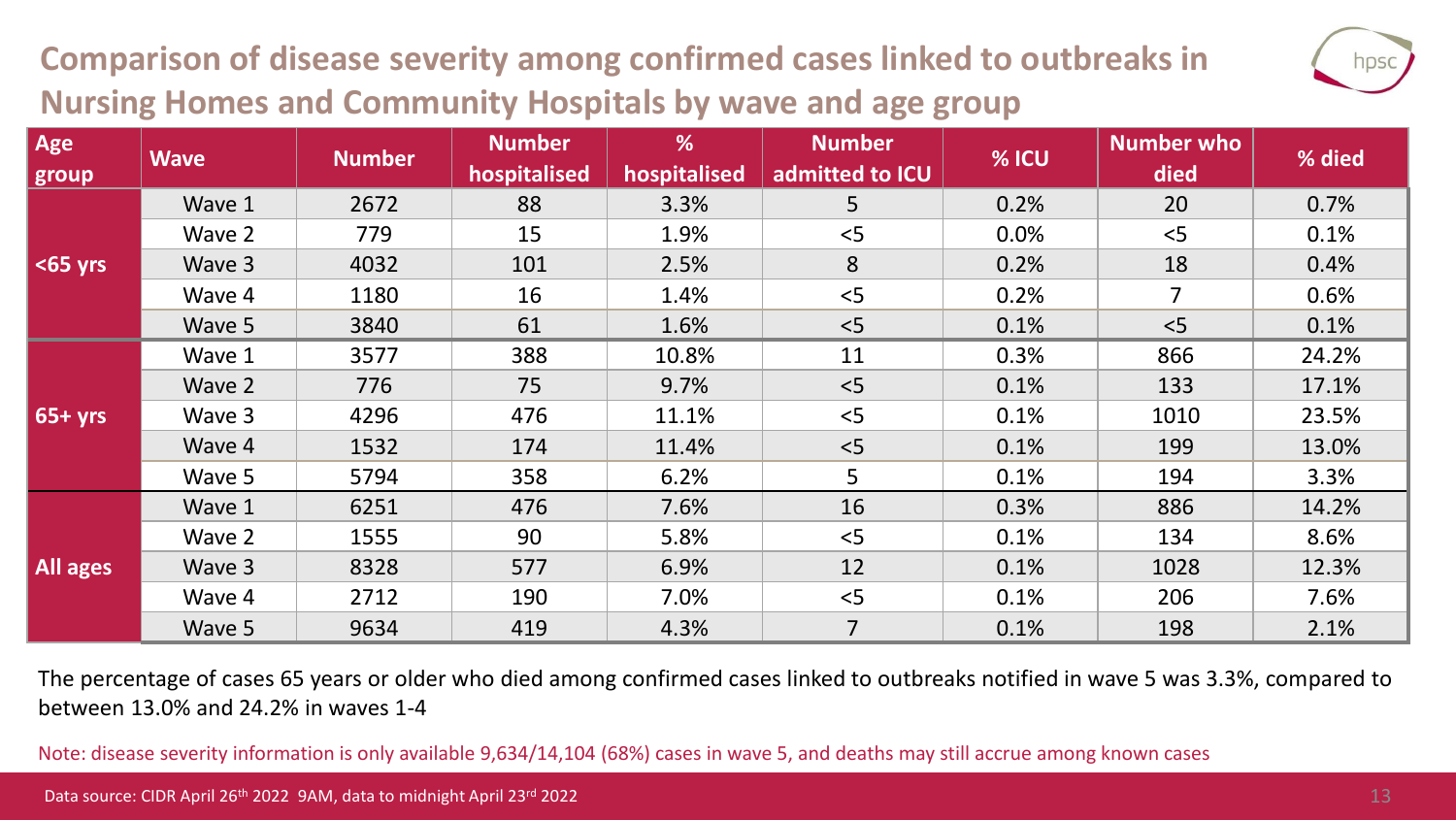### **Distribution of outbreak size\* by month of outbreak notification**



The median outbreak size has remained relatively low since the vaccination programme commenced in January/February 2021

The median outbreak size for outbreaks reported in January 2022 increased to 19 and reduced to 11 in April (Note: data for March and April likely incomplete)

\*Number of associated cases is based on the larger between the aggregate number of confirmed cases reported and the number of confirmed linked cases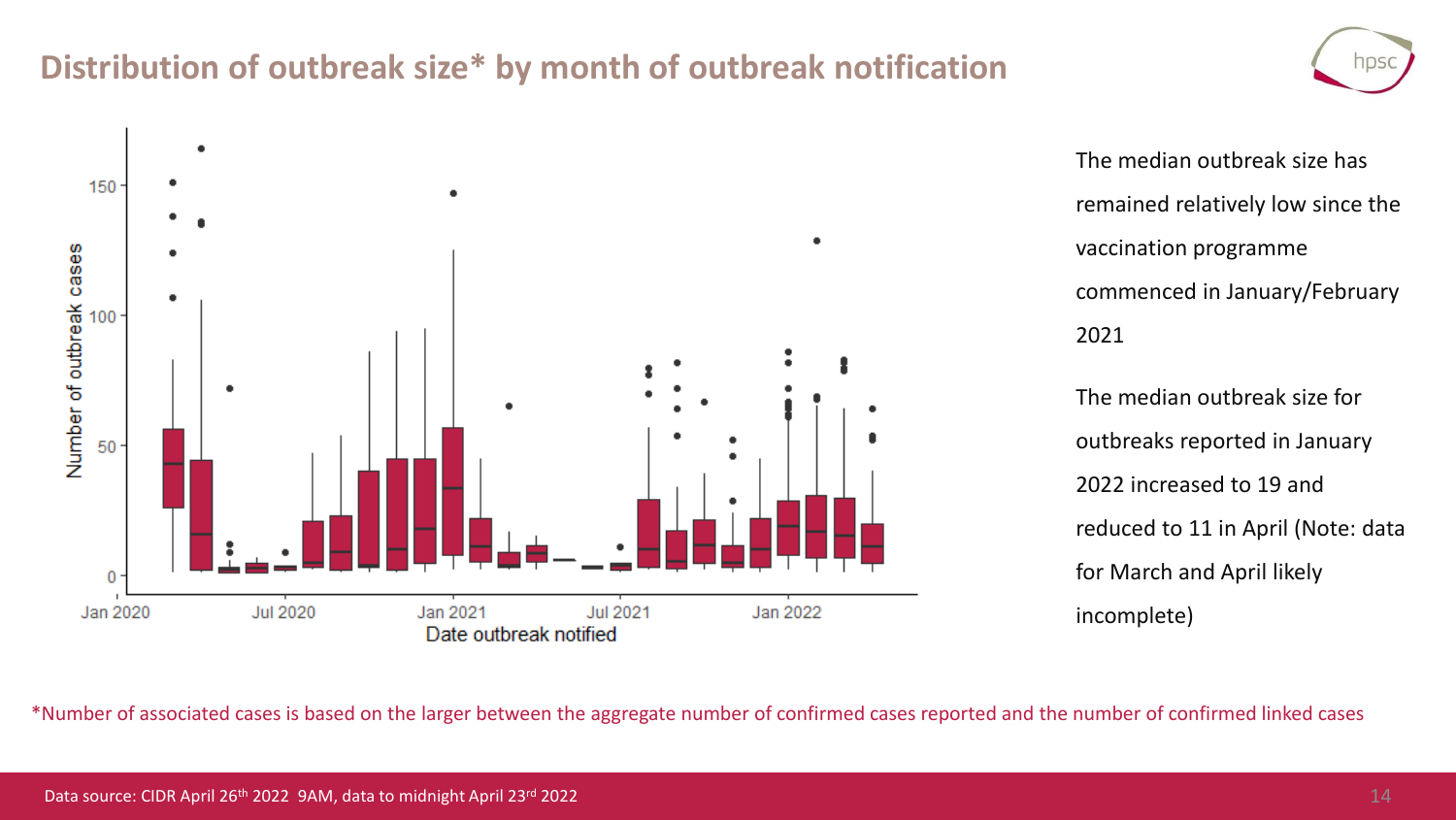### **Distribution of number of deaths per outbreak by month of outbreak notification**



The median number of deaths per outbreak has remained relatively low since the vaccination programme commenced in January/February 2021.

The monthly median number of deaths per outbreak has remained at zero since November 2021 (Note: data for March and April likely incomplete)

Note: Later outbreaks in the series may still be accruing cases and deaths



Note: Only outbreaks with linked case information are included in this calculation

 $\overline{\phantom{a}}$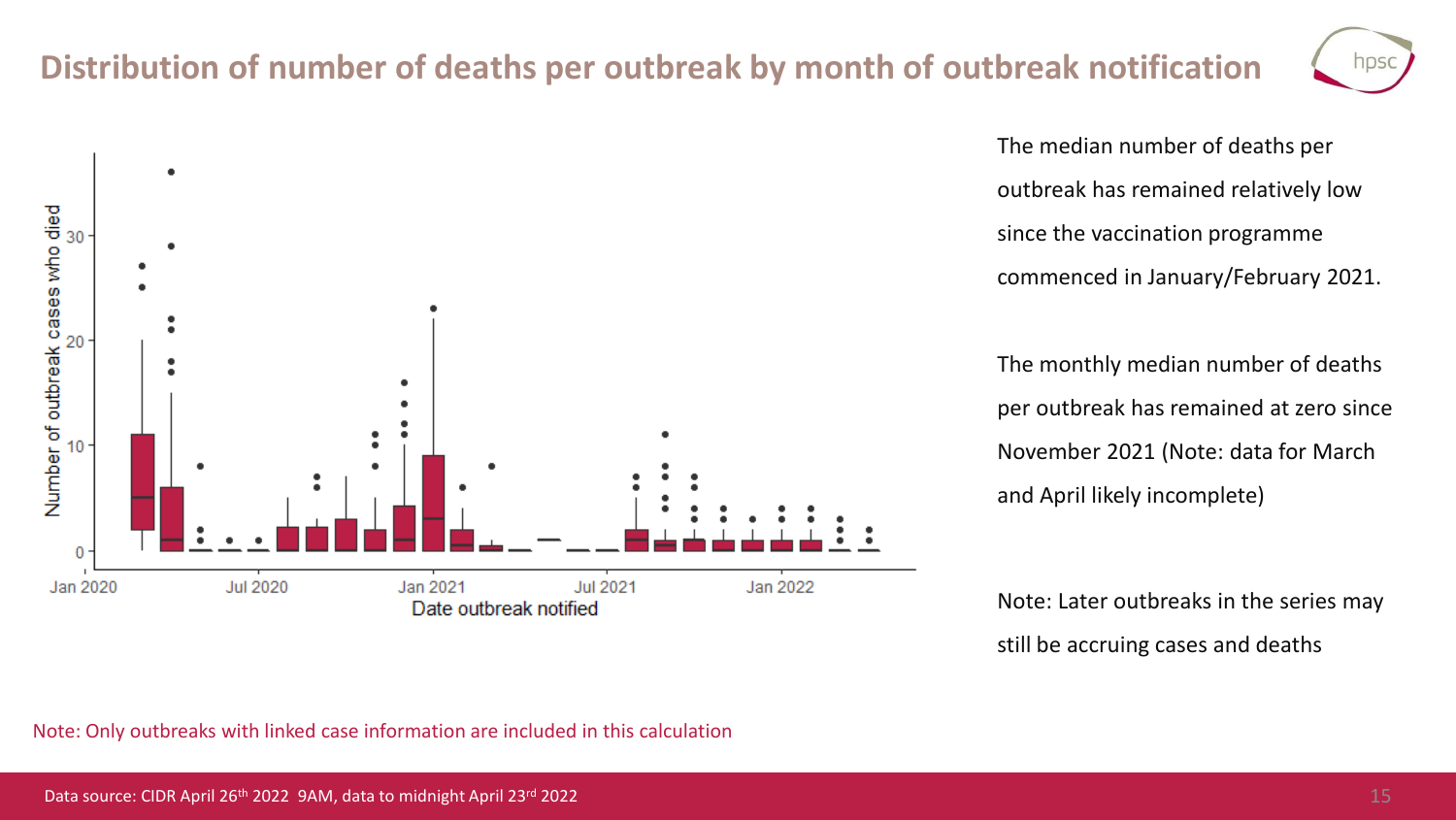### **Distribution of outbreak case fatality by month of outbreak notification**



The median outbreak case fatality has remained relatively low since the vaccination programme commenced in January/February 2021.

The monthly median outbreak case fatality has remained at zero since November 2021 (Note: data for March and April likely incomplete)

Note: Later outbreaks in the series may still be accruing cases and deaths

Note: Only outbreaks with linked case information are included in this calculation